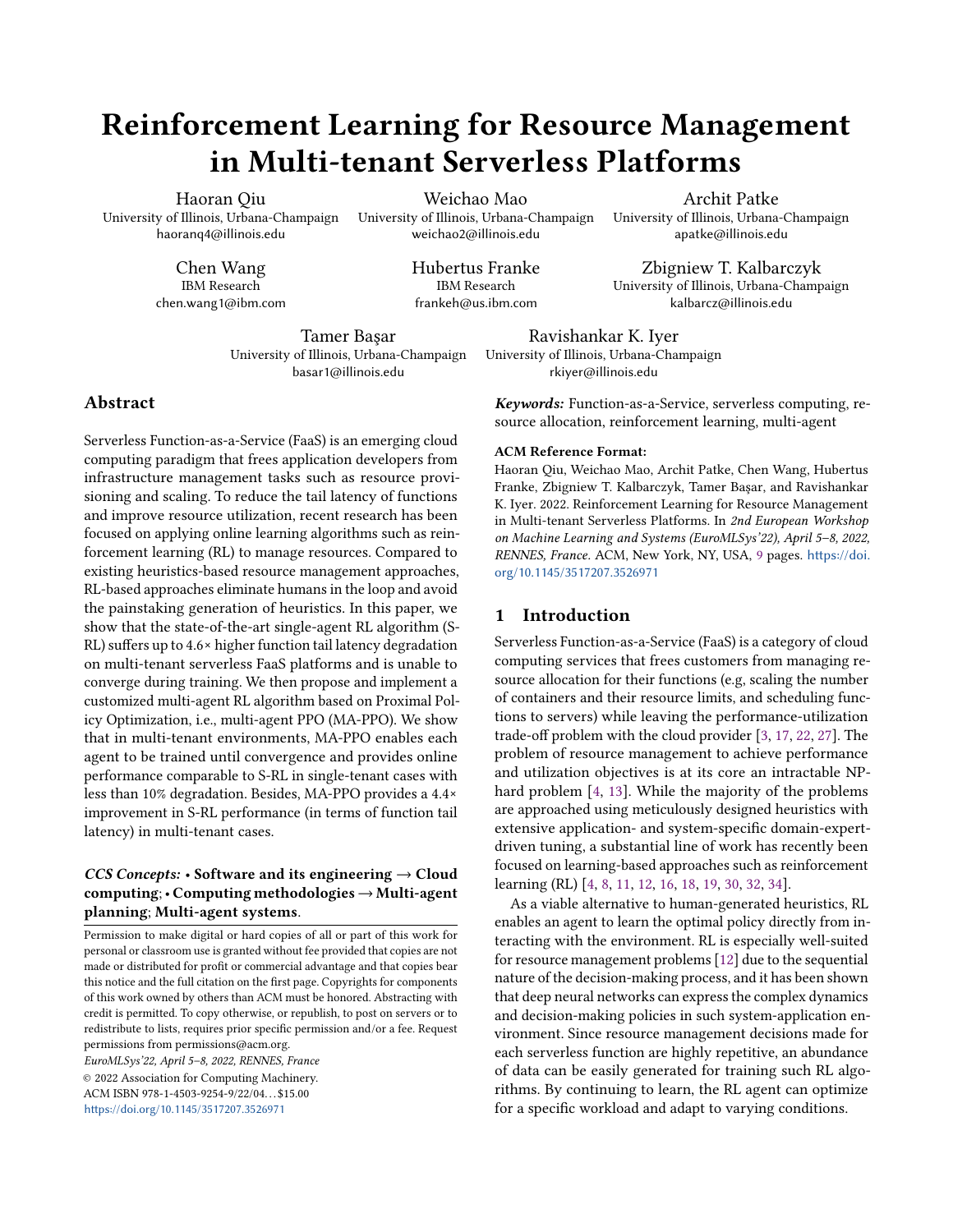Motivation. Despite the recent successes, existing RLbased solutions [\[4,](#page-7-1) [8,](#page-8-5) [11,](#page-8-6) [16,](#page-8-8) [18,](#page-8-9) [19,](#page-8-10) [29,](#page-8-14) [34\]](#page-8-13) are all singleagent RL (S-RL) where each RL agent controls one function. In contrast, a serverless FaaS platform is multi-tenant where heterogeneous functions from all customers compete for shared resources in a cluster. Multi-tenancy makes the environment non-stationary from each agent's own perspective, as it is also affected by the actions of other agents, which breaks the standard assumption that underpins S-RL algorithms. Since the transitions and rewards depend on the joint actions of all agents, whose decision policies keep changing in the learning process, each agent can enter an endless cycle of adapting to other agents in the shared environment. We show in [§5.1](#page-3-0) that in multi-tenant scenarios, the stateof-the-art S-RL algorithm suffers up to 4.6× higher function tail latency degradation and is unable to converge during training.

Design principles. To address the convergence failure during training and the online performance degradation problem for multiple RL agents in a shared environment, we target the following challenging objectives: (a) Performance isolation: agent performance in multi-tenant environments should be comparable to single-RL agent performance in single-tenant scenarios. (b) Scalability: a serverless FaaS platform is multi-tenant and new functions from different customers can be increasingly registered. (c) Fast training: functions from any customer can be registered, removed, or updated at any time, which changes the joint state space.

Solution. Based on the defined design principles, we propose and implement MA-PPO ([§6.2\)](#page-5-0), a customized multiagent RL algorithm motivated by its single-agent counterpart PPO [\[20\]](#page-8-15). In MA-PPO, we customize PPO, where each agent treats the other agents as part of the environment. In addition, we use aggregated and mean state-action values across all the other agents to make the MA-PPO model agnostic to agent order or the size of the agent group, and thus more scalable and faster to train.

Results. An evaluation of MA-PPO ([§6.3\)](#page-5-1) shows that it enables each agent's behavior to converge during training and that it provides online performance in multi-tenant cases comparable to S-RL in single-tenant cases with less than 10% degradation. Besides, functions controlled by MA-PPO achieve up to 4.4× improvement in tail latencies of function invocations compared to S-RL in multi-tenant cases.

## 2 Background and Related Work

# 2.1 Serverless Function-as-a-Service

Serverless Function-as-a-Service (FaaS) is a cloud programming model and architecture where customers execute small code snippets without any control over the resources on which the code runs [\[3\]](#page-7-0). A serverless FaaS platform runs functions in response to invocations (i.e., requests) from end-users or clients. It consists of a central controller and a group of invokers. In our study, we chose OpenWhisk [\[10\]](#page-8-16), a

production-grade serverless FaaS platform based on Docker containers. Fig. [1](#page-2-0) shows the architecture of a distributed OpenWhisk platform. The controller (labeled as  $\bullet$ ) creates function containers, allocates CPU and RAM for each function container, and assigns the containers to invokers (labeled as  $\bigcirc$ ). When requests arrive via the API gateway, the controller distributes the requests to invokers. An invoker executes the function after it receives a request and the execution results are written to a data store  $\bullet$ .

## 2.2 Learning-based Resource Management

Lately, ML-based resource management approaches have gained significant momentum towards achieving application service-level objectives (SLOs) [\[15,](#page-8-17) [16,](#page-8-8) [29,](#page-8-14) [30,](#page-8-11) [35\]](#page-8-18). In [\[16\]](#page-8-8), the authors proposed an ML-based resource management framework, FIRM, to tackle the issue of microservices underutilization and SLO violations. The two-tier ML model is responsible for first identifying the microservices that cause SLO violations and then mitigating those violations via dynamic resource reprovisioning. Sinan [\[30\]](#page-8-11), an SLO-aware resource management framework for microservices, is another model that employs ML algorithms to improve resource utilization while meeting end-to-end performance SLOs.

Since Mao et al. proposed a reinforcement learning (RL) based solution for scheduling cluster resources [\[12\]](#page-8-7), there has been a line of work using RL for resource management [\[4,](#page-7-1) [8,](#page-8-5) [11,](#page-8-6) [16,](#page-8-8) [18,](#page-8-9) [19,](#page-8-10) [32,](#page-8-12) [34\]](#page-8-13). Schuler et al. [\[19\]](#page-8-10) proposed a Q-Learning-based autoscaler that decides the horizontal concurrency for a serverless function with the only objective being minimizing the function latency. Zafeiropoulos et al. [\[34\]](#page-8-13) also applied Q-Learning to threshold-based autoscaling for determining the CPU and memory usage threshold. Both SLO violation and resource utilization are considered in the reward function of each RL agent for a function. FaaS-Rank [\[32\]](#page-8-12) is an RL-based serverless function scheduler that uses a policy gradient method (i.e., PPO) to minimize function completion time. However, no existing work has been focused on addressing the single-agent RL failure in multitenant environments (as we will describe in [§5.1\)](#page-3-0).

## <span id="page-1-0"></span>3 Reinforcement Learning Formulation

In this section, we present the problem formulation and our design for online serverless resource management with RL. In the following, we first provide a brief introduction to RL.

RL Primer. An RL agent solves a sequential decisionmaking problem (modeled as a Markov decision process, or MDP) by interacting with an unknown environment. At each discrete time step  $t$ , the agent observes the current state of the environment  $s_t \in S$ , and performs an *action*  $a_t \in A$  based on its *policy*  $\pi_{\theta}(s)$  (parameterized by  $\theta$ ), which maps the state space  $S$  to the action space  $A$ . The agent then observes an *immediate reward*  $r_t \in \mathbb{R}$  given by a reward function  $r(s_t, a_t)$ ; the immediate reward represents the loss/gain in transitioning from  $s_t$  to  $s_{t+1}$  because of action  $a_t$ . The agent's goal is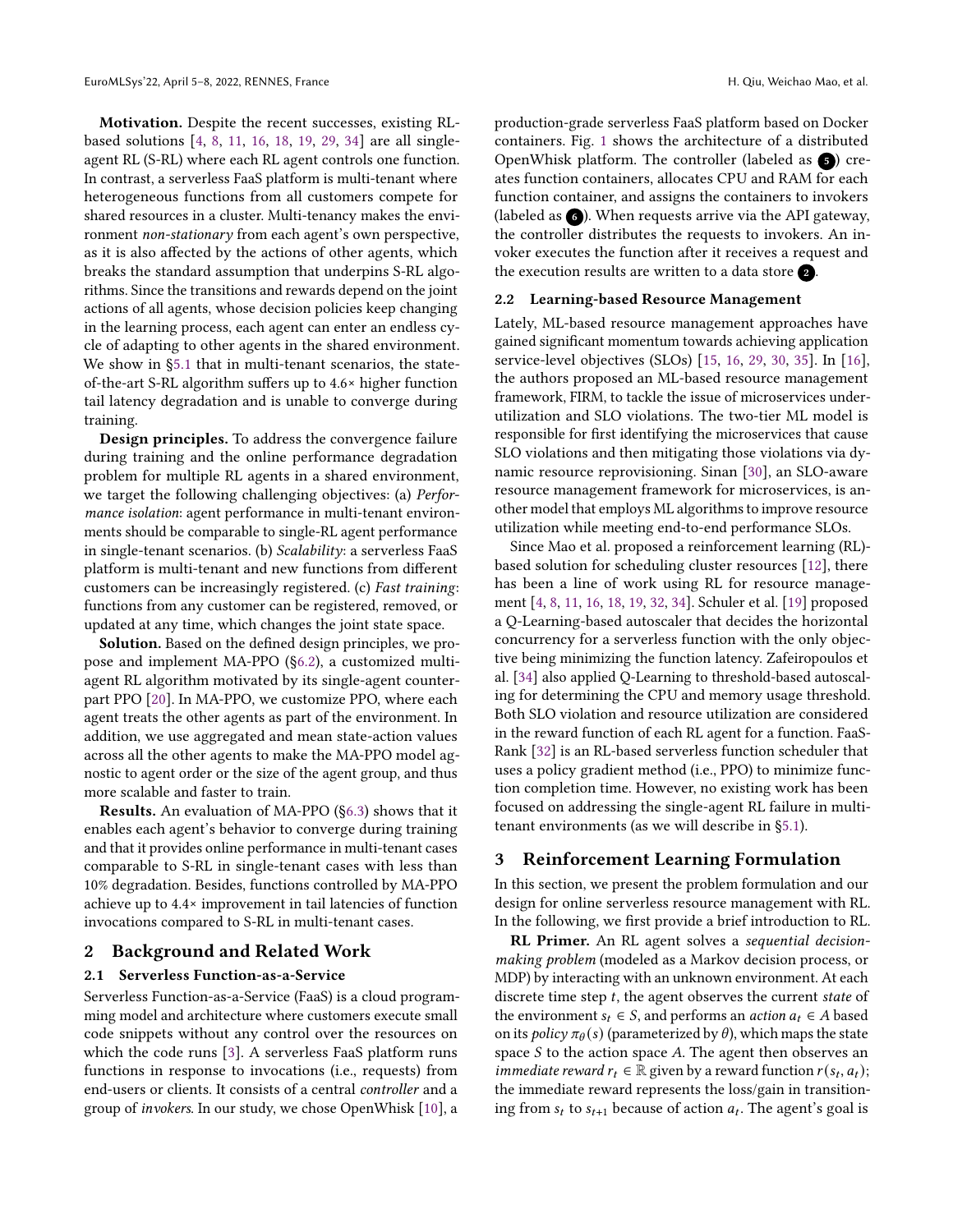<span id="page-2-0"></span>

Figure 1. Resource management in OpenWhisk [\[10\]](#page-8-16) as a sequential decision-making process. At each step, the RL agent perceives system and application conditions from the environment. The measurements are then translated to state and reward signals that mapped by the agent to an action.

to optimize the policy  $\pi_{\theta}$  so as to maximize the expected *cumulative discounted reward*  $\mathbb{E}[\sum_{t=0}^{T} \gamma^{t} r_{t}]$  starting from a certain initial state  $s_0$ , where the expectation is taken over the "randomness" of state transitions and the agent's possibly randomized policy. The discount factor  $\gamma \in (0, 1)$  penalizes the rewards far in the future. Two main categories of approaches are proposed for RL training: value-based methods and policy-based methods [\[2\]](#page-7-2). In value-based methods, the agent learns an estimate of the optimal value function and approaches the optimal policy by maximizing it. In policybased methods, the agent tries to directly approximate the optimal policy. We refer the readers to [\[2,](#page-7-2) [25,](#page-8-19) [36,](#page-8-20) [37\]](#page-8-21) for detailed surveys and rigorous derivations of value-based and policy-based RL algorithms.

Problem Formulation. We model the resource management in a serverless FaaS platform as a sequential decisionmaking problem that can be solved by the RL framework (illustrated in Fig. [1\)](#page-2-0). Since all serverless FaaS platforms have similar controller-worker architectures and function request serving workflows, for the modeling purpose, we chose to use an open-source serverless FaaS platform, OpenWhisk [\[10\]](#page-8-16). At each step in the sequence, the RL agent (labeled as  $\bigcirc$  ) monitors system and application conditions from both the OpenWhisk data store (labeled as  $\bigcirc$ ) and the Linux cgroups (labeled as 3). Measurements include function-level performance statistics (i.e., tail latencies on execution time, waiting time, and cold-start time for serving function requests) and system-level resource utilization statistics (e.g., CPU utilization of function containers). These measured telemetry data are pre-processed and used to define a state, which is then mapped to a resource management decision by the RL agent. In this model, we consider both vertical and horizontal resource scaling actions. A vertical-scaling action in OpenWhisk corresponds to scale either up or down the cpu.shares or the memory limit of a function container. A horizontal-scaling action in OpenWhisk corresponds to scale either out or in the function containers, i.e., changing the

### <span id="page-2-1"></span>Table 1. State-action space of the RL formulation.

**State Space**  $S_t$  (for both single- and multi-agent) SLO Preservation Ratio ( $SP(t)$ ), Resource Utilization ( $RU_{cpu}(t)$ ,  $RU_{mem}(t)$ ), Arrival Rate Changes ( $AC(t)$ ), Resource Limits ( $RLT_{cpu}(t)$ ,  $RLT_{mem}(t)$ ), Horizontal Concurrency ( $NC(t)$ )

Action Space  $A_t$  (for both single- and multi-agent)

Vertical Scaling: Resource Limits  $(RLT_{cpu}(t), RLT_{mem}(t))$  Horizontal Scaling: Number of Containers  $(NC(t))$ 

Auxiliary Global State Space  $G_t$  (for multi-agent) Aggregated Resource Limits  $(ARLT_{cpu}(t), ARLT_{mem}(t))$ , Aggregated Vertical Actions  $(AV(t))$ , Aggregated Horizontal Actions  $(AH(t))$ , Mean SLO Preservation Ratio ( $MSP(t)$ ), Mean Resource Utilization ( $MRU(t)$ )

number of created containers for a function. The decision made by the RL agent is then passed by the horizontal and vertical scaler (labeled as 4 ) to the FaaS controller (labeled as <sup>5</sup> ) and finally changes the system state and function performance.

We carefully design the state-action space, state transition and reward function to satisfy the Markov property in the RL framework. Each function instance is deployed in a separate container with resource limits  $RLT_{cpu}$  and  $RLT_{mem}$  since OpenWhisk's default resource model includes cpu.shares and memory limits, both are configurable parameters in all commercial serverless platforms. The initial limit for each type of resource is overprovisioned before containers are created for a function and later controlled by the RL agent. The number of created containers is denoted as  $NC$ . We define the action space (as shown in Table [1\)](#page-2-1) to be the available vertical scaling actions which changes  $RLT_{cpu}$ ,  $RLT_{mem}$  and horizontal scaling actions which changes  $NC$ .

We define the state space based on the five features listed in Table [1.](#page-2-1) At each time step t, the utilization  $RU(t)$  for each type of resource is retrieved from cgroups as telemetry data in 3. The current resource allocation  $RLT_{cpu}(t)$ ,  $RLT_{mem}(t)$ , and  $NC(t)$  are kept as part of the state. In addition, Open-Whisk's data store (labeled as 2) also collects function latency composition and request arrival rate. Based on these measurements, the RL agent calculates the remaining two states listed in Table [1](#page-2-1) and described below:

- SLO preservation ratio ( $SP(t)$ ) is defined as latency\_SLO / latency\_measured if there is an SLO violation. The ratio is smaller for more critical SLO violations. Otherwise,  $SP(t)$  is set to 1, meaning that there is no SLO violation or no function request coming.
- Arrival rate change ( $AC(t)$ ) is defined as  $(AR(t) AR(t -$ 1))/ $max\{AR(t), AR(t - 1)\}$ , where  $AR(t)$  and  $AR(t - 1)$ denote the function request arrival rates at the current and previous time steps, respectively. A positive value indicates an increasing arrival rate and vice versa.

All variables in the state vector are of range [−1, 1] except  $RLT(t)$  and  $NC(t)$ . To facilitate RL training, we normalized the two variables by setting a predefined resource upper limit  $\hat{R_i}$  and a lower limit  $R_i.$  For instance, the <code>cpu.shares</code> for a container cannot be smaller than 128 or larger than 2048; and the number of containers cannot be smaller than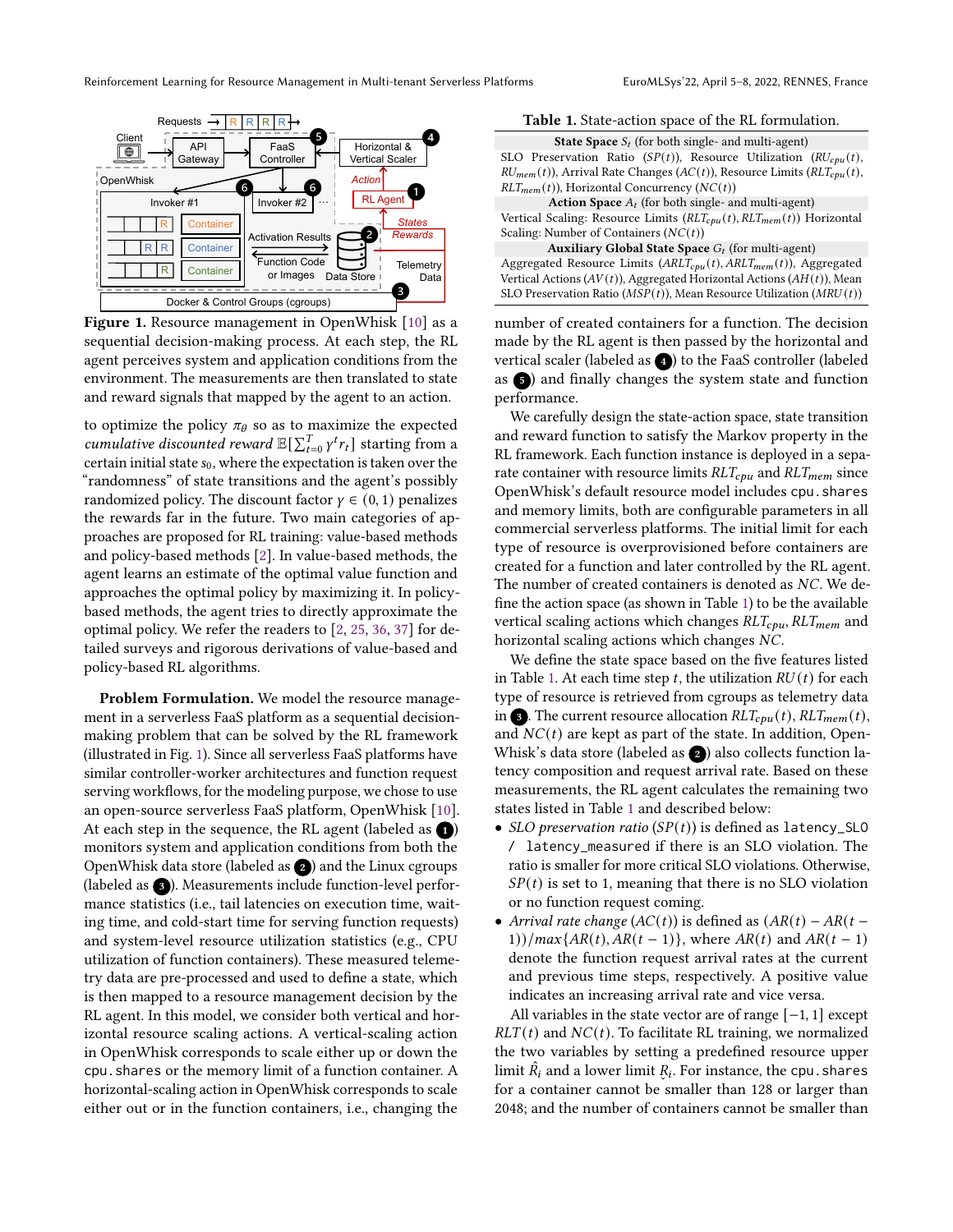<span id="page-3-1"></span>Table 2. Serverless benchmarks adopted from [\[21,](#page-8-22) [33\]](#page-8-23).

| <b>Benchmark</b>   | Description                                             |  |  |
|--------------------|---------------------------------------------------------|--|--|
| Base <sub>64</sub> | Encode and decode a string with the Base64 algorithm.   |  |  |
| Primes             | Find the list of prime numbers less than $107$ .        |  |  |
| Markdown2HTML      | Render a Base64 uploaded text string as HTML.           |  |  |
| Sentiment-Analysis | Generate a sentiment analysis score for the input text. |  |  |
| Image-Resize       | Resize the Base64-coded image with new sizes.           |  |  |

0 or larger than 1000 (the default maximum concurrency setting in AWS Lambda [\[1\]](#page-7-3)). If the amount of resources to be vertically-scaled reaches the total available amount, then a horizontal scaling operation is needed.

The goal of the RL agent is, given a time duration  $T$ , to learn an optimal policy  $\pi_{\theta}$  that results in as few SLO violations as possible (i.e.,  $\max_{\pi_\theta} \sum_{t=0}^T SP(t)$ ) while keeping the resource utilization as high as possible (i.e.,  $\max_{\pi_{\theta}} \sum_{t=0}^{T} RU(t)$ ). Based on both objectives, the reward function is then defined as  $r_t = \alpha \cdot SP(t) \cdot |\mathcal{R}| + (1-\alpha) \cdot \sum_i^{|\mathcal{R}|} RU_i(t) + penalty$ , where  $\mathcal R$ is the set of resources and *penalty* is set to -1 in the following cases: (a) Illegal actions such as scaling-in/up/down when the number of function containers is zero or scaling beyond the resource limits. Since illegal actions are not executable in the serverless FaaS platform, an illegal action leads to a self- -loop transition from a state to itself with a negative reward. (b) Undesired actions such as frequent dangling decisions, which are detected by comparing the actions of the current and last time step.

Implementation with PPO. We use a policy gradient method, Proximal Policy Optimization (PPO) [\[20\]](#page-8-15), to learn the optimal resource management policy under the RL problem formulation described above. PPO is the default RL algorithm at OpenAI [\[14\]](#page-8-24) which performs comparably or better than state-of-the-art approaches while being much simpler to tune. It is also hypothesized that the smooth policy updates (due to clipping) in PPO can help mitigate the nonstationarity issue in multi-agent RL [\[6\]](#page-8-25). The algorithm and implementation details are left to Appendix [A.](#page-6-0)

# <span id="page-3-2"></span>4 Experimental Methodology

OpenWhisk Cluster Setup. We deploy OpenWhisk [\[10\]](#page-8-16) on five physical nodes in our local cluster with one master node (which runs the FaaS Controller) and four worker nodes (each of which runs an Invoker), as shown in Fig. [1.](#page-2-0) Each node has a dual-socket Intel Xeon E5-2683 v3 processor with 14 cores per socket and 500 GB memory. All nodes run Ubuntu 18.04.3 LTS with Linux kernel version 4.15. Memory swapping is disabled for the Docker service. We run the workload generator [\[21\]](#page-8-22) and the RL controller from two separate nodes in the same cluster and use FaaSProfiler [\[21\]](#page-8-22) to trace requests to measure the end-to-end latency.

Serverless Benchmarks. The benchmarks used in this study (listed in Table [2\)](#page-3-1) are from widely used open-source FaaS benchmark suites [\[21,](#page-8-22) [33\]](#page-8-23). They include both microbenchmarks and macrobenchmarks which have different

runtime behaviors and resource demands (e.g., CPU utilization and memory bandwidth utilization). The functions are written in either Python or Java.

Workloads. We evaluated using both real-world and synthetic function invocation patterns. For real-world workloads, we sampled and replayed the function invocations from Azure function traces [\[22\]](#page-8-2) from 2019 collected over two weeks. For synthetic workloads, we used common patterns [\[7\]](#page-8-26) indicating flat and fluctuating loads, with a Poisson inter-arrival rate ranging from zero to the maximum observed in the sampled Azure function traces. The change of arrival rates is intended to evaluate whether RL agents could adapt to such workload change.

# 5 The Multi-tenancy Challenge

## <span id="page-3-0"></span>5.1 Single-RL in Single-tenant Environments

We implemented the RL prototype described in [§3,](#page-1-0) conducted training convergence analysis, and evaluated the function SLO preservation and resource utilization with a state-of-theart heuristics-based approach ENSURE [\[24\]](#page-8-27) as the baseline. Since each RL agent in this approach manages resources for one specific function, we call it single-agent RL or S-RL.

Convergence Analysis. RL training proceeds in episodes (iterations). To understand the convergence behavior of the S-RL agent in single-tenant environments, we trained the agent by using the workload described in [§4](#page-3-2) without any other functions running on the platform. We then analyzed the per-episode reward evolution and Fig. [2\(](#page-4-0)a) shows the results. We found that the agent training progress is similar across different function benchmarks so we chose to show the RL agent for function primes. We fixed the number of time steps in each training episode to be 200, except that for the initial stage of the training process, we terminated the RL exploration early so that the agent could reset and try again from the initial state. We did so because the initial policies of the agent were unable to mitigate SLO violations. As the training progressed, the agent improved its resource allocation policy and could mitigate SLO violations in less time. At that point (around 70 episodes), we linearly increased the number of time steps to let the agent interact with the environment for a longer time before terminating the exploration and entering the next iteration. The agent's behavior was able to converge after around 300 episodes (ranging from 280 to 350 across functions).

Performance Assessment. After convergence, we leveraged the trained S-RL agent (by using the saved checkpoints at episode 1000) as the function resource controller and compared it with the baseline approach ENSURE [\[24\]](#page-8-27), which is a state-of-the-art threshold-based autoscaler implemented based on OpenWhisk as well. In the baseline approach, we set the parameters and thresholds the same as the paper specified. Fig. [2\(](#page-4-0)b) shows the online performance comparison. S-RL agent was able to keep the CPU utilization at a higher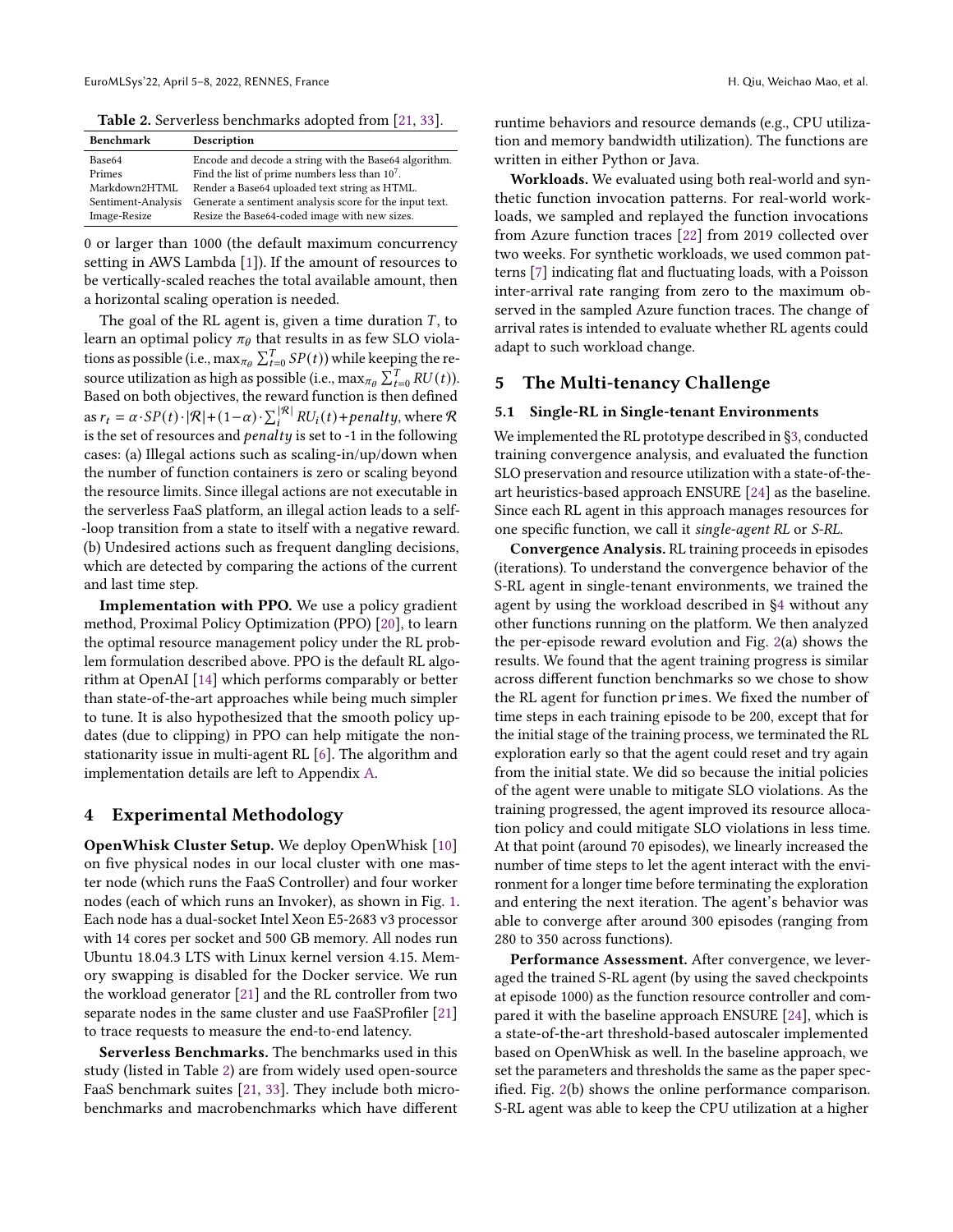<span id="page-4-0"></span>

(a) Training curve of the single-agent RL (for func-(b) Single-agent RL 99th-% end-to-end latency com-(c) Training curve of the single-agent RL (for function primes) in single-tenant environments. parison for all function benchmarks. tion primes) in multi-tenant environments.

Figure 2. Training convergence analysis and online performance evaluation of S-RL in single- and multi-tenant environments.

level (around 20% higher than ENSURE) and achieved similar end-to-end latency compared to the baseline approach. We found that it is because ENSURE over-provisioned containers and resources in some cases. After increasing the performance SLO threshold to a higher value (namely from 15% to 25%), we observed that the S-RL agent significantly improved over the baseline approach regarding tail latencies at similar CPU utilizations (not shown in the figure).

By interacting with dynamic FaaS environments under complicated loads and resource allocation scenarios, the S-RL agent dynamically learns the policy that maximizes the cumulative rewards and hence outperforms heuristics-based approaches.

## 5.2 Single-RL in Multi-tenant Environments

Serverless FaaS platforms are in essence multi-tenant where different function owners deploy and run heterogeneous functions with various function characteristics, SLOs, and workload patterns [\[3,](#page-7-0) [9,](#page-8-28) [17,](#page-8-1) [27\]](#page-8-3). Each function controlled by an RL agent competes with other functions on the same platform for limited resources. Function container co-location for higher utilization has made resource contention worse on a cloud serverless platform [\[17,](#page-8-1) [21,](#page-8-22) [27\]](#page-8-3). The transition from single-tenant to multi-tenant settings introduces new challenges that require a fundamentally different RL algorithm design. Before presenting our multi-agent solution, we first explored the environment non-stationarity issue, and conducted training convergence analysis and performance assessment of S-RL agents in multi-tenant environments.

Environment Non-stationarity. The shared environment in a multi-agent setting can be affected by the actions of all agents; thus, from a single agent's perspective, the environment becomes non-stationary, which breaks the critical stationarity assumption made by most RL algorithms [\[25\]](#page-8-19). Under non-stationarity, an agent needs to explore the unknown environment efficiently while keeping in mind that the information it gathers now will soon become outdated, because the other agents are also updating their policies. A naive approach to tackle the non-stationarity issue is to use centralized learning, e.g., joint action learners (JAL) [\[5\]](#page-8-29). In such a centralized approach, the agents are jointly modeled and a centralized policy for all the agents is trained.

The input to this algorithm is the concatenation of the observations of all the agents, and the output is the actions specified to the agents. This approach eliminates the problem of non-stationarity entirely; however, it is computationally inefficient (with exponential complexity) because the centralized learner needs to search in the joint action space of the size  $\prod_{i=1}^{N} |A_i|$  in order to enumerate all possible action combinations, where  $N$  is the number of agents and  $A_i$  is the individual action space of agent *i* for  $1 \le i \le N$ . The exponential dependence on  $N$  makes the centralized learning approach difficult to scale up beyond a few agents [\[5\]](#page-8-29). Therefore, given that there could be tens or even hundreds of functions on a server [\[26\]](#page-8-30), we do not proceed further with this centralized approach.

Performance Degradation. We conducted a performance assessment of the S-RL agent in multi-tenant cases where each function is in control of an independent S-RL agent trained in isolation. Fig. [2\(](#page-4-0)b) shows the performance degradation after introducing multiple tenants on the same serverless FaaS platform. In this experiment, we created one function for each benchmark from Table [2](#page-3-1) and trained one S-RL agent for each function in isolation until convergence. Then, we ran all five functions simultaneously with each function controlled by its trained S-RL agent. Evaluation results show that the degradation can be up to 78.2% (for markdown2html) and as low as 64.5% (for sentiment-analysis). That is because when the RL agent made a decision, it was based on the state information measured at the current time step; but at the same time, all other agents were also making their resource allocation decisions which can affect the shared environment. Therefore, the estimated value function for an action by the S-RL model is no longer accurate in a non-stationary multi-tenant environment.

Convergence Failure. Multi-tenancy not only affects the online performance of S-RL agents trained in isolation but also leads to problems during training. We trained five S-RL agents together in the same serverless FaaS platform, each of which controlled one function from the benchmarks listed in Table [2.](#page-3-1) Each S-RL agent was trained independently and did not consider the other agents in the same environment. Everything else was kept the same with the S-RL agent trained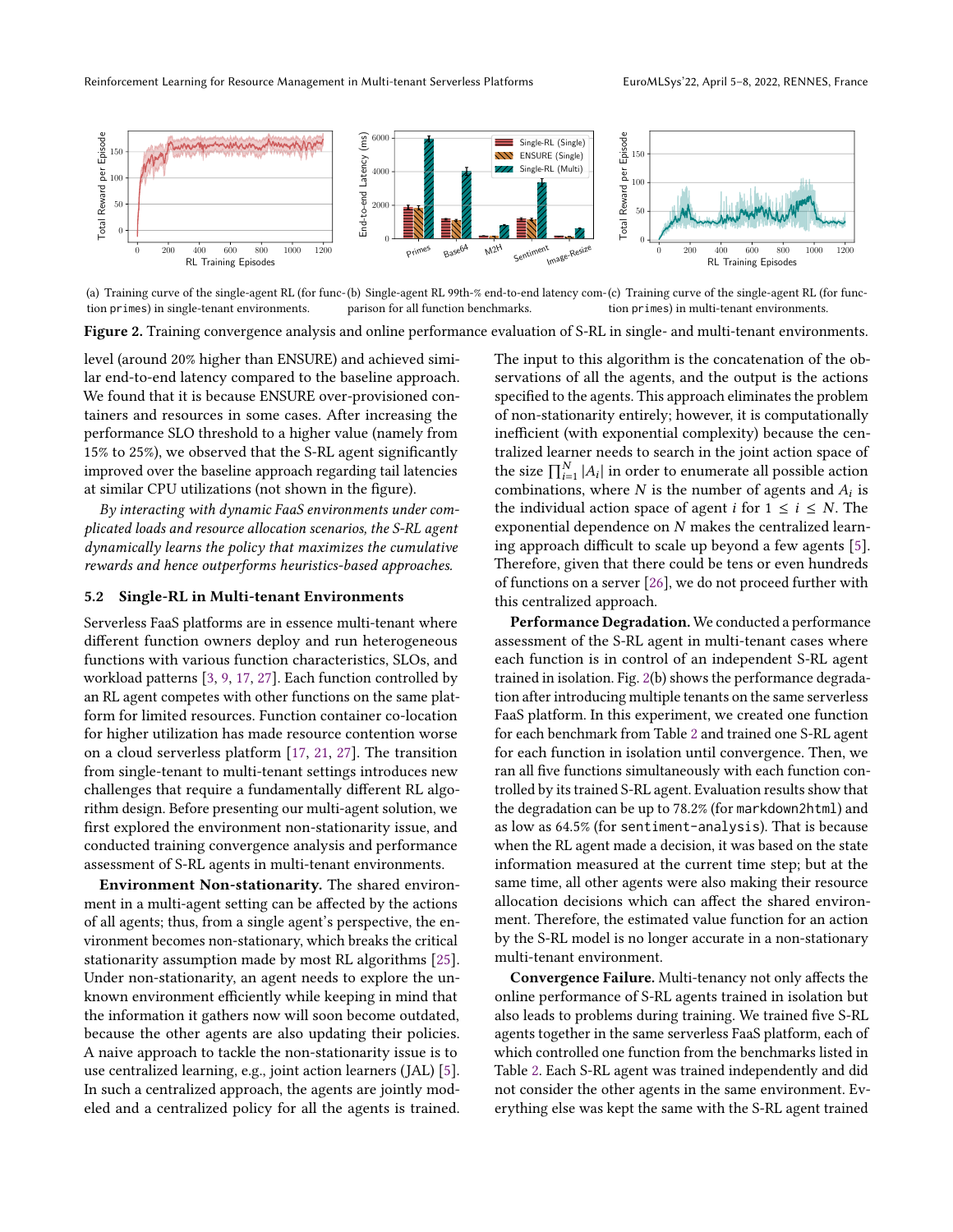in isolation. Fig. [2\(](#page-4-0)c) shows the per-episode reward evolution for the agent controlling function primes. It would be expected for the S-RL agent to adapt to the stochasticity introduced by other agents. However, compared to the learning curve of the S-RL agent trained in isolation (as shown in Fig. [2\(](#page-4-0)a)), the S-RL agent trained in a multi-tenant environment achieved lower performance (a 55.9% drop in terms of per-episode reward) with higher variance and did not converge in a stable manner. We observed similar behaviors from the training curves of the other agents across different function benchmarks (not shown due to page limit).

System support for many-agent RL controllers that provides both training convergence and performance isolation is needed.

# 6 Multi-agent Reinforcement Learning

To tackle the non-stationarity issue for S-RL agents in multitenant serverless FaaS platforms, we first present the remodeled resource management problem as a multi-agent extension of the Markov decision process (MDP) in [§6.1](#page-5-2) and then designed a customized multi-agent RL algorithm multiagent PPO (or  $MA$ -PPO<sup>[1](#page-5-3)</sup>) for this problem ([§6.2\)](#page-5-0). Our design choices were made to favor the scalability and adaptivity (to agent churn for added/removed functions) of the multiagent model. Evaluation shows that MA-PPO enables the convergence behavior of the agents and provides online performance comparable to S-RL in single-tenant cases ([§6.3\)](#page-5-1).

#### <span id="page-5-2"></span>6.1 Multi-agent RL (MARL) Formulation

We extended the MDP formulation for single-agent RL ([§3\)](#page-1-0) to a Markov game (also known as stochastic game [\[23\]](#page-8-31)) for  $N$  agents, each of which controls the resource management for one particular function. In our formulated Markov game, the state space is defined as the Cartesian product of the state spaces of all S-RL agents (as defined in [§3\)](#page-1-0). After observing the environment state  $s_t$  at time t, each agent i takes an action  $a_t^i$  based on its policy  $\pi_{\theta^i}$  (parameterized by  $\theta^i$ ), and receives a reward  $r_t^i$ . The environment state then transitions to a new state depending on the joint action of all the agents. When we view the MARL setup from the point of view of a particular agent  $i$ , all the other agents are part of the environment. Each agent extracts its local information  $l_t^i$  and auxiliary global information  $g_t^i$  from the environment state  $s_t$ . The local information  $l_t^i$  of agent *i* is from the same state space in S-RL (as listed at the first row in Table [1\)](#page-2-1). The action and reward of each agent  $i$  are also the same as defined in S-RL. We use the auxiliary global information  $g_t^i$  to describe the status of all the other agents (except for agent  $i$ ) and it consists of the following variables (as listed at the third row in Table [1\)](#page-2-1):

• Aggregated resource limits:  $ARLT_{cpu}^i(t) = \sum_{j \neq i}^{N} RLT_{cpu}^j(t)$ ,  $ARLT<sub>mem</sub><sup>i</sup>(t) = \sum_{j\neq i}^{N} RLT<sub>mem</sub><sup>j</sup>(t)$ 

- Aggregated vertical actions:  $AV^{i}(t) = \sum_{j \neq i}^{N} \Delta RLT(t)$
- Aggregated horizontal actions:  $AH^{i}(t) = \sum_{j \neq i}^{N} \Delta NC^{j}(t)$
- Mean SLO preservation ratio:  $MSP<sup>i</sup>(t) = \frac{\sum_{j=i}^{N} SP<sup>j</sup>(t)}{(N-1)}$  $(N-1)$
- Mean resource utilization:  $MRU^{i}(t) = \frac{\sum_{j\neq i}^{N} RU^{j}(t)}{N-1}$  $N-1$

Using aggregated and mean values across all the other agents allows the MARL model to be agnostic to agent order or the amount of agents. This is especially important in a serverless environment where tenants can join and leave from time to time, creating and removing their functions at any time. However, in a centralized MARL approach that explicitly models each function or agent (e.g., the JAL [\[5\]](#page-8-29) mentioned in [§5.1\)](#page-3-0), the whole MARL algorithm needs to be retrained because the input to the algorithm has been changed. In the typical case where the policy or value functions are parameterized by neural networks, the network structure would also need to be reconstructed. In contrast, the agent group order- and size-agnostic MARL formulation is more scalable and enables fast-retraining.

The goal in the MARL setting is (see [\[36,](#page-8-20) [37\]](#page-8-21)), given a time duration  $T$ , to determine an optimal collection of policies  $\pi = {\pi_{\theta^1}, \pi_{\theta^2}, ..., \pi_{\theta^N}}$  that results in fewer SLO violations across all functions (i.e.,  $\max_{\theta^1, \theta^2, ..., \theta^N} \sum_{i=1}^N \sum_{t=0}^T SP^i(t)$ ) while keeping the resource utilization as high as possible (i.e.,  $\max_{\theta^1, \theta^2, ..., \theta^N} \sum_{i=1}^N \sum_{t=0}^T RU^i(t)$ ). The team-averaged reward function for the MARL setting is then defined as  $r_t =$  $\sum_{i=1}^{N} r_t^i/N = \sum_{i=1}^{N} (\alpha \cdot SP^i(t) \cdot |\mathcal{R}| + (1 - \alpha) \cdot \sum_j^{|\mathcal{R}|} RU_j^i(t) +$ penalty<sup>i</sup>)/N, where R is the set of resources and penalty is the same as defined in [§3.](#page-1-0) Our objective is to maximize the expected total return  $\mathbb{E}[\sum_{t=0}^{T} \gamma^t r_t] = \mathbb{E}[\sum_{t=0}^{T} \gamma^t \cdot \sum_{i=1}^{N} r_i^i / N],$ where  $\gamma \in (0, 1)$  is the discount factor.

## <span id="page-5-0"></span>6.2 Multi-agent PPO

Based on the PPO algorithm for S-RL described in Appendix [A,](#page-6-0) we introduce a multi-agent version of PPO (MA-PPO) in this section. MA-PPO follows the same algorithmic structure of the PPO algorithm by learning a policy  $\pi_{\theta_i}$  and a value network  $V_{\phi^i}$  (parameterized by  $\phi^i$ ) for each agent *i*. We concatenate the auxiliary global information  $g^i$  (described in [§6.1\)](#page-5-2) to each agent's local information  $l^i$  to feed it as input to the value network  $V^i_\phi$ . The value network then outputs a single number representing the estimated state value. The policy network  $\pi_{\theta}$  is the same as the policy network in PPO, which takes the states as inputs and outputs an action from the same action space. The other extension from PPO is that the reward for each agent at time  $t$  is changed to the total reward across all agents:  $r_t = \sum_{i=1}^{N} r_t^i$ . The hyperparameters are kept the same. We provide the pseudocode of MA-PPO algorithm in Appendix [B.2.](#page-7-4)

### <span id="page-5-1"></span>6.3 Preliminary Results

In this sub-section, we present evaluation results for MA-PPO training and its online performance. During the training of MA-PPO agents, we intentionally added and removed a few

<span id="page-5-3"></span><sup>&</sup>lt;sup>1</sup>Note that MA-PPO is a novel multi-agent RL algorithm and is not to be confused with MAPPO [\[31\]](#page-8-32), which is a different algorithm that happens to share a similar acronym. In particular, MAPPO [\[31\]](#page-8-32) focuses on the fully cooperative setting while serverless functions are not.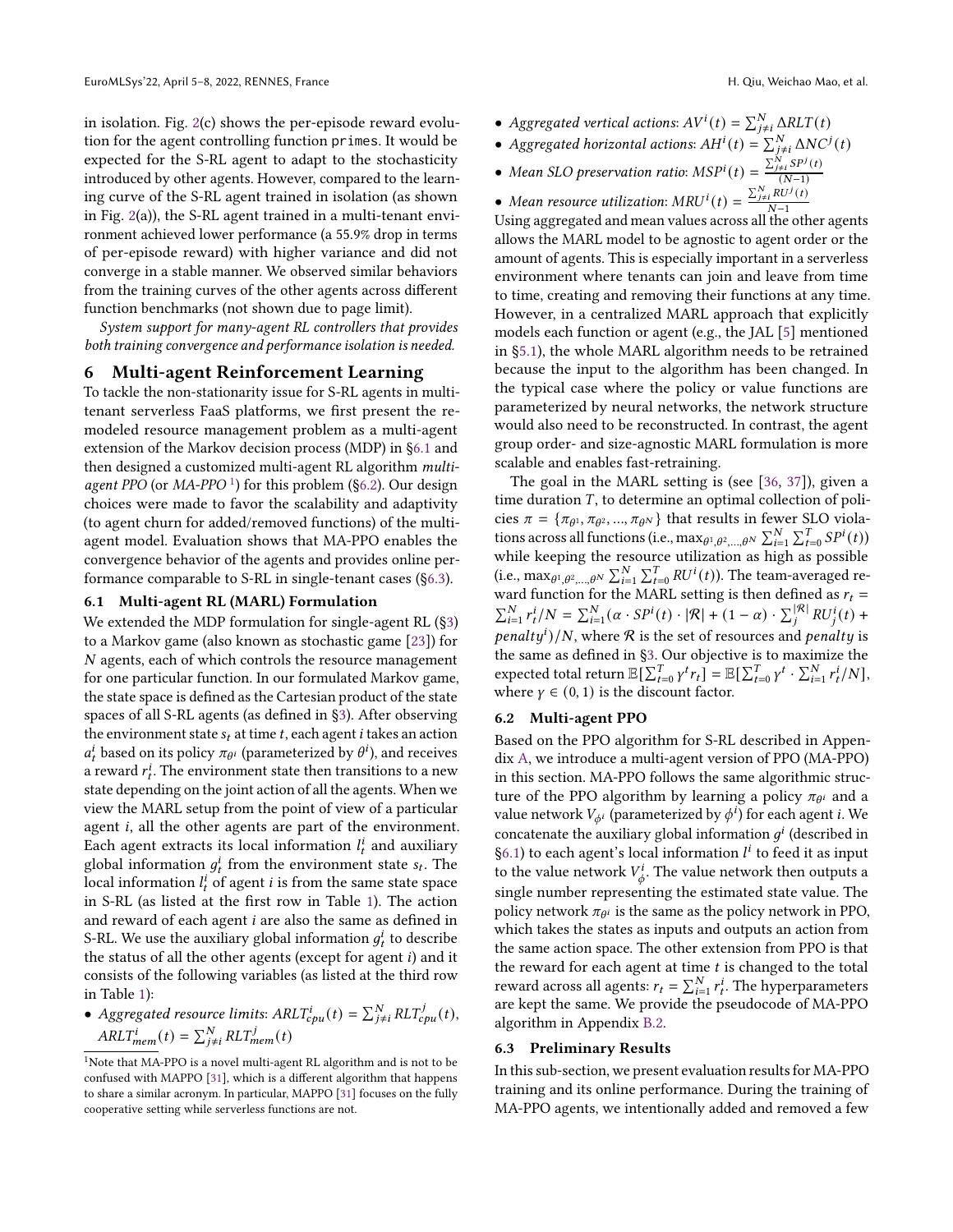<span id="page-6-1"></span>

(a) Training curve of the multi-agent RL in multi-tenant environments (starting from 5 agents).

(b) Multi-agent RL 99th-% end-to-end latency comparison for all function benchmarks.

Figure 3. Training convergence analysis and online performance evaluation of multi-agent RL (MA-PPO).

agents from the environment to evaluate the adaptability of the MA-PPO model to agent updates. Fig. [3\(](#page-6-1)a) shows the training curves of MA-PPO in multi-tenant environments. To start with, we created five functions (one from each benchmark in Table [2\)](#page-3-1), and each function is then controlled by an initialized MA-PPO agent. Since all agents use the team reward which is the average reward across all agents, Fig. [3\(](#page-6-1)a) shows the evolution of the average total reward per episode. The MA-PPO agents were able to reach a stable converged policy after around 500 episodes. Then at episode 800, we updated the multi-tenant environment by adding five functions (one from each benchmark), each of which is controlled by a different MA-PPO agent. As noticed in the figure, the total reward per episode dropped to around 80 and that was mainly because the added five new MA-PPO agents were learning the optimal policy which led to low reward values. After around 300 more episodes (around 2.5 hours), the learning curve of the MA-PPO agents was able to converge again. We updated the environment three more times after every 800 episodes by either adding five new functions or removing five existing functions. We observed a similar reward drop and later convergence to about the same level after several hundreds of training episodes. When we removed five existing functions from the environment, the reward drop (i.e., around 125) was not as much as the previous cases. We attribute the smaller reward drop to the fact that there was no added agent whose reward starts to be randomly lower than a trained agent. The team reward still dropped due to the fluctuation of the environment as there were five newly added functions.

We saved the checkpoints at the 4000th episode for all MA-PPO agents and used those checkpoints to evaluate the online performance for each of the five functions together on a multi-tenant serverless FaaS platform. We observed that the function performance was similar at different episodes when the agents' behavior converged so we picked the 4000th episode. At the 4000th episode, there were 15 functions in total (i.e., three functions from each of the five benchmarks) Fig. [3\(](#page-6-1)b) shows the performance comparison between MA-PPO-controlled functions and the single-RL trained in a

multi-tenant environment. We averaged over all three functions of the same type of benchmark. As shown in the figure, MA-PPO was able to provide online performance comparable to single-RL in single-tenant cases, with the performance degradation ranging from 1.8% (for sentiment-analysis, 1190.2 ms to 1211.5 ms) to 9.9% (for markdown2html, 178.4 ms to 198.1 ms). Compared to the single-RL trained in multitenant environments (as shown in  $\S$ 5.1 and Fig. [2\(](#page-4-0)c)), the MA-PPO achieves 2.5× (for sentiment-analysis, 1211.5 ms to 3047.8 ms) to 4.4× (for image-resize, 154.2 ms to 672.4 ms) improvement in terms of the 99th-percentile latency.

# 7 Conclusion and Future Steps

We presented our early work on a multi-agent framework to support RL-based resource management controllers in serverless FaaS platforms. We highlighted the multi-tenancy challenges that single-agent RL faces and proposed a scalable and validated MARL algorithm which resolves the training convergence problem while providing online performance comparable to single-RL in single-tenant scenarios. Nevertheless, a few challenges and potential improvement are left for future work, including fast retraining for newly joined or updated functions with network parameter sharing or transfer learning and fault tolerance to agent disconnection or RL transition corruption.

# Acknowledgments

We thank the anonymous reviewers for their valuable comments that improved the paper. This work is partially supported by the National Science Foundation (NSF) under grant No. CCF 20-29049; by the IBM-ILLINOIS Center for Cognitive Computing Systems Research (C3SR), a research collaboration that is part of the IBM AI Horizon Network; and by the IBM-ILLINOIS Discovery Accelerator Institute (IIDAI). Any opinions, findings, and conclusions or recommendations expressed in this material are those of the authors and do not necessarily reflect the views of the NSF or IBM.

# <span id="page-6-0"></span>A Proximal Policy Optimization (PPO)

We use a policy-based method, PPO [\[20\]](#page-8-15), to learn the optimal resource management policy under the MDP formulation described in [§3.](#page-1-0) Compared to the vanilla policy gradient, PPO guarantees an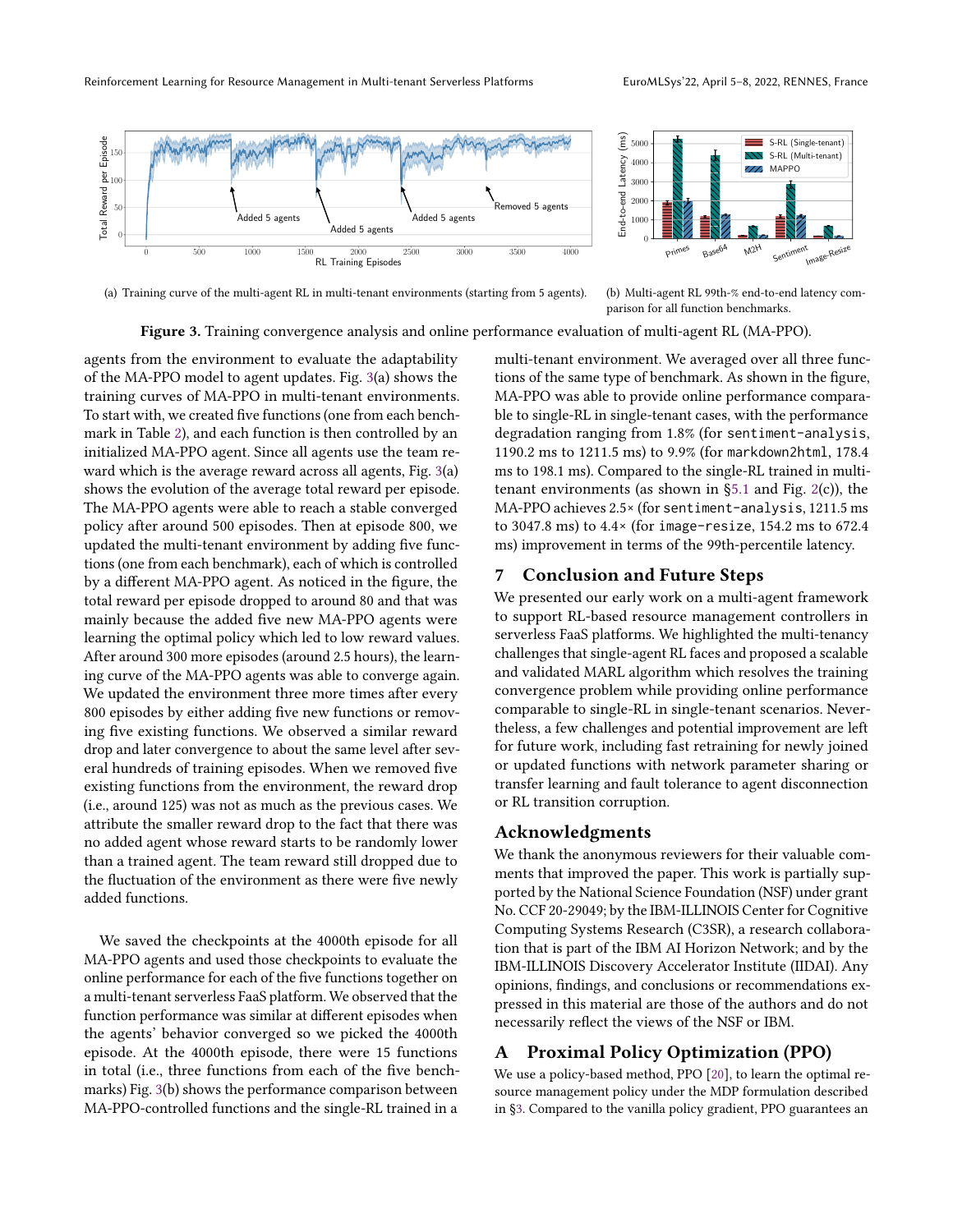Table 3. RL training hyperparameters.

<span id="page-7-5"></span>

| Parameter                       | Value                                                    |
|---------------------------------|----------------------------------------------------------|
| Learning Rate                   | Actor $(3 \times 10^{-4})$ , Critic $(3 \times 10^{-4})$ |
| Discount Factor $(y)$           | 0.99                                                     |
| Number of Hidden Layers         | Actor $(2)$ , Critic $(2)$                               |
| Number of Hidden Units          | Actor (64), Critic (64)                                  |
| Mini-batch Size                 | 5                                                        |
| Number of SGD Epochs            | 5                                                        |
| Clip Value $(\epsilon)$         | 02                                                       |
| Entropy Coefficient $(\beta)$   | 0.01                                                     |
| Critic Loss Discount $(\delta)$ | 0.05                                                     |
| Number of Time Steps            | 200 (per Episode)                                        |
| Reward Coefficient $(\alpha)$   | 0.3                                                      |

improved policy by specialized clipping in the objective function to prevent the new policy from getting far from the old policy. It does this by defining a probability ratio  $p_t(\theta)$ :

$$
p_t(\theta) = \frac{\pi_\theta(a_t|s_t)}{\pi_{\theta_{old}}(a_t|s_t)}
$$
(1)

This ratio denotes the change the policy has gone through within an episode of training.  $\pi_{\theta_{old}}$  is the policy at the beginning of the update. The clipped surrogate objective function  $J^{CLIP}(\theta)$  is then maximized to update the policy:

$$
J^{CLIP}(\theta) = \mathbb{E}[\min(clip(p_t(\theta), 1 - \epsilon, 1 + \epsilon)A_t, p_t(\theta)A_t)] \qquad (2)
$$

where  $\epsilon$  is a hyperparameter specific to PPO and  $A_t$  is the estimator of the advantage function at  $t$  [\[20\]](#page-8-15). Taking the minimum of the clipped and unclipped terms results in the objective only being clipped if its value is improved by the new policy.

PPO has a critic component that estimates the value function  $V_{\phi}$  (parameterized by  $\phi$ ) under a certain policy. The critic network receives the state as the input and outputs a single number representing the estimated value of that state. To update the critic network, we seek to minimize the difference between the estimated value and the actual return. Using the squared loss, we get another objective function:

$$
J^{VF}(\phi) = -(V_{\phi} - g)^2,
$$
 (3)

where  $g = \sum_{t=0}^{T} \gamma^t r_t$  is the actual cumulative discounted reward of running the policy being evaluated.

Finally, we added an entropy regularization term (i.e.,  $H(p)$  =  $-\sum_{i=1}^{n} p_i \log p_i$  for a probability distribution p in an n-dimensional simplex) of  $\pi_{\theta}(s_t)$  multiplied by a factor  $\beta$  to the objective to discourage premature convergence [\[28\]](#page-8-33). While this is not mandatory, we found that it increased performance significantly. The final objective function is:

<span id="page-7-7"></span>
$$
J(\theta, \phi) = J^{CLIP}(\theta) + \delta J^{VF}(\phi) + \beta H(\pi_{\theta})
$$
 (4)

The  $\epsilon$ ,  $\delta$  and  $\beta$  values in our experiments along with all the other hyperparameters are listed in Table [3.](#page-7-5) We provide the pseudocode of PPO algorithm in Appendix [B.1.](#page-7-6)

# B Pseudocode

<span id="page-7-6"></span>We provide the pseudocode of PPO and MA-PPO used for our single-agent RL and multi-agent RL algorithms in this section.

<span id="page-7-8"></span>

| Algorithm 1 PPO with Clipped Objective |  |  |  |  |  |
|----------------------------------------|--|--|--|--|--|
|----------------------------------------|--|--|--|--|--|

|  |  |  |  | 1: Randomly initialize network parameters $\theta_0$ , $\phi_0$ . |  |
|--|--|--|--|-------------------------------------------------------------------|--|
|--|--|--|--|-------------------------------------------------------------------|--|

- 2: **for** iteration  $k = 0, 1, 2, \ldots, M$  **do**
- 3: Run policy  $\pi_{\theta_k}$  for T time steps.
- 4: Estimate advantages  $A_t$  at all time steps  $t$ .
- 5: Optimize the objective  $J$  as in Eq. [4](#page-7-7) with respect to  $\theta$  and  $\phi$  using  $K$  steps of minibatch SGD (via Adam), and obtain the new parameters  $\theta_{k+1}$  and  $\phi_{k+1}$ .

```
6: end for
```
#### <span id="page-7-9"></span>Algorithm 2 MA-PPO with Augmented State Space

|  |  | 1: Randomly initialize network parameters $\theta_0^i$ , $\phi_0^i$ for all <i>i</i> . |  |  |
|--|--|----------------------------------------------------------------------------------------|--|--|
|  |  |                                                                                        |  |  |

- 2: for iteration  $k = 0, 1, 2, \ldots, M$  do
- 3: **for each** agent  $i$  **do** (in parallel)
- 4: Run policy  $\pi^i_{\theta_k}$  for T time steps.
- 5: Calculate augmented  $V_t^i$
- 6: Estimate advantages  $A_t^i$  at all time steps t.
- 7: end for
- 8: **for each** agent  $i$  **do** (in parallel)
- 9: Optimize the objective *J* as in Eq. [4](#page-7-7) with respect to  $\theta$ <sup>*i*</sup> and  $\phi^i$  using K steps of minibatch SGD (via Adam), and obtain the new parameters  $\theta_{k+1}^i$  and  $\phi_{k+1}^i$ .

10: end for

11: end for

#### B.1 PPO

PPO [\[20\]](#page-8-15) trains a stochastic policy in an on-policy way by sampling actions according to the latest version of its stochastic policy. The algorithm that uses fixed-length trajectory segments is shown below. In each iteration, the agent collects  $T$  time steps of data and then the surrogate loss on these time steps of data is calculated and optimized with minibatch SGD for  $K$  epochs. The pseudocode is described in Alg. [1.](#page-7-8)

#### <span id="page-7-4"></span>B.2 Multi-agent PPO

MA-PPO follows the algorithmic structure of the PPO algorithm by learning a policy network and a value function for each agent. We extended the input vector to the value function with the auxiliary global states from the environment and used the team reward as the reward to each agent. Alg. [2](#page-7-9) described the pseudocode of the MA-PPO algorithm.

#### References

- <span id="page-7-3"></span>[1] Amazon. 2022. AWS Lambda concurrency limit. [https://docs.aws.](https://docs.aws.amazon.com/lambda/latest/dg/invocation-scaling.html) [amazon.com/lambda/latest/dg/invocation-scaling.html](https://docs.aws.amazon.com/lambda/latest/dg/invocation-scaling.html). Accessed: 2022-01-10.
- <span id="page-7-2"></span>[2] Kai Arulkumaran, Marc Peter Deisenroth, Miles Brundage, and Anil Anthony Bharath. 2017. A brief survey of deep reinforcement learning. arXiv preprint arXiv:1708.05866 (2017).
- <span id="page-7-0"></span>[3] Ioana Baldini, Paul Castro, Kerry Chang, Perry Cheng, Stephen Fink, Vatche Ishakian, Nick Mitchell, Vinod Muthusamy, Rodric Rabbah, Aleksander Slominski, et al. 2017. Serverless computing: Current trends and open problems. In Research Advances in Cloud Computing. Springer, 1–20.
- <span id="page-7-1"></span>[4] Subho Banerjee, Saurabh Jha, Zbigniew Kalbarczyk, and Ravishankar Iyer. 2020. Inductive-bias-driven Reinforcement Learning For Efficient Schedules in Heterogeneous Clusters. In Proceedings of the 37th International Conference on Machine Learning (Proceedings of Machine Learning Research, Vol. 119). PMLR, 629–641. [https://proceedings.mlr.](https://proceedings.mlr.press/v119/banerjee20a.html) [press/v119/banerjee20a.html](https://proceedings.mlr.press/v119/banerjee20a.html)